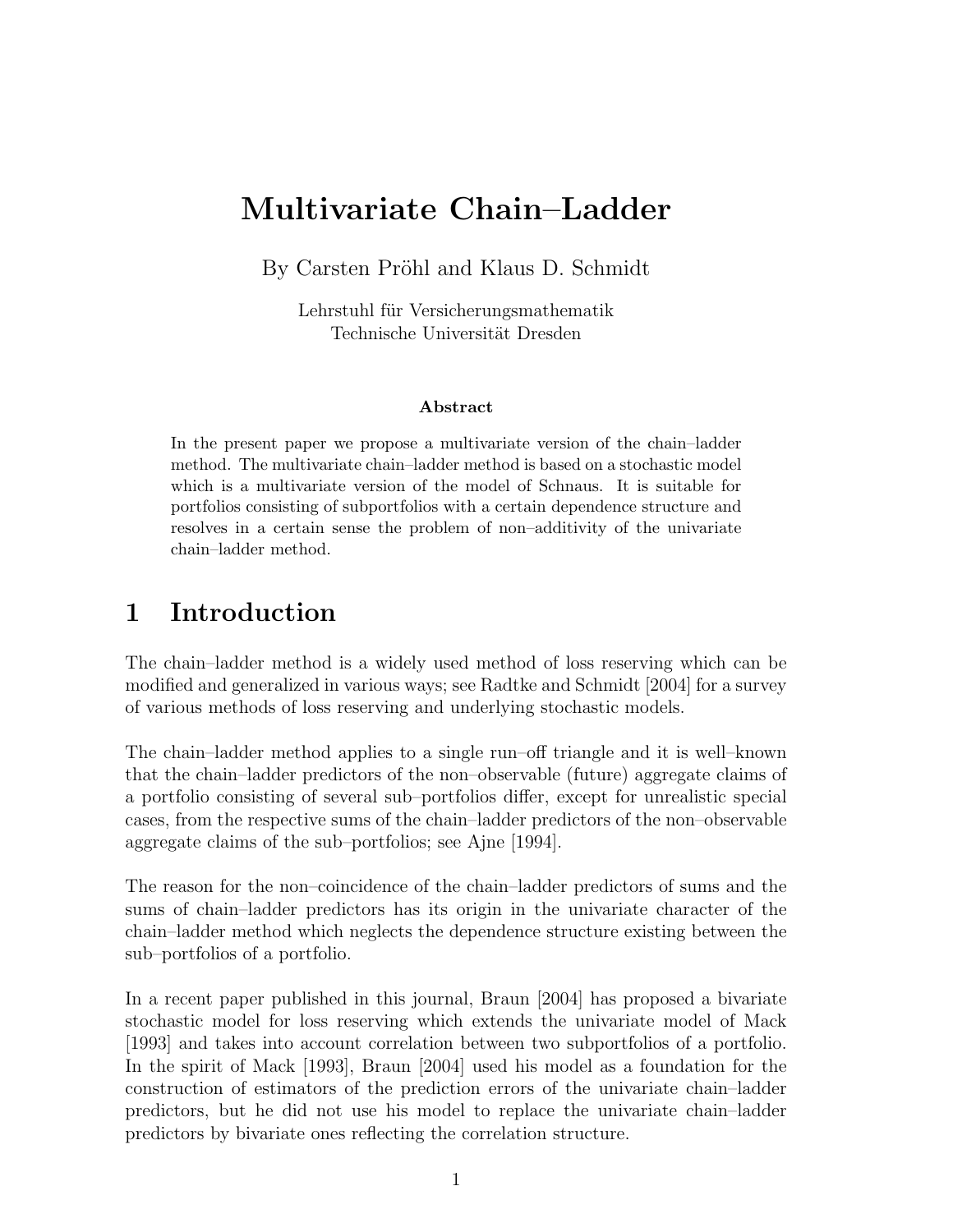In the present paper, we propose a multivariate model which extends the univariate model of Schnaus, presented in Schmidt and Schnaus [1996], and the bivariate model of Braun [2004]. Under the assumptions of this model, we deduce multivariate chain– ladder predictors which are suitable for portfolios consisting of subportfolios with a certain dependence structure, which are optimal with respect to an essentially classical optimality criterion, and which resolve in a certain sense the problem of non–additivity of the univariate chain–ladder method.

Throughout this paper, let  $(\Omega, \mathcal{F}, P)$  be a probability space on which all random variables are defined. We assume that all random variables are square integrable and that all random vectors and random matrices have square integrable coordinates. Moreover, all equalities and inequalities involving random variables are understood to hold almost surely with respect to the probability measure P.

## 2 Univariate Chain–Ladder Prediction

In the present section we consider a single portfolio which is described by a family  ${S_{i,k}}_{i,k\in\{0,1,\ldots,n\}}$  of random variables. We interpret  $S_{i,k}$  as the aggregate claim size of accident year i and development year k and we assume that  $S_{i,k}$  is observable for calendar year  $i + k \leq n$  and non–observable for calendar year  $i + k > n$ . Then the observable claim sizes can be represented by the following  $run-off triangle$ :

| Accident                                                                                                                      | Development Year                                                                     |                                     |  |                                                 |  |                                                                                                                               |  |  |           |
|-------------------------------------------------------------------------------------------------------------------------------|--------------------------------------------------------------------------------------|-------------------------------------|--|-------------------------------------------------|--|-------------------------------------------------------------------------------------------------------------------------------|--|--|-----------|
| Year                                                                                                                          | $\overline{0}$                                                                       | 1 $\ldots$ k                        |  |                                                 |  | $\ldots$ $n-i$ $\ldots$ $n-1$                                                                                                 |  |  | $\it{n}$  |
| $\theta$<br>$\frac{1}{2}$<br>$\dot{i}$<br>$n-k$<br>$\left(\begin{array}{cc} 1 & \cdots \end{array}\right)$<br>$\frac{n-1}{n}$ | $\begin{array}{ c c } \hline S_{n-1,0} & S_{n-1,1} \ S_{n,0} & & \hline \end{array}$ | $S_{n-k,0}$ $S_{n-k,1}$ $S_{n-k,k}$ |  | $S_{i,0}$ $S_{i,1}$ $\ldots$ $S_{i,k}$ $\ldots$ |  | $S_{0,0}$ $S_{0,1}$ $S_{0,k}$ $S_{0,n-i}$ $S_{0,n-1}$<br>$S_{1,0}$ $S_{1,1}$ $S_{1,k}$ $S_{1,n-i}$ $S_{1,n-1}$<br>$S_{i,n-i}$ |  |  | $S_{0,n}$ |

We assume henceforth that each of the random variables  $S_{i,k}$  is strictly positive.

For  $i \in \{0, 1, \ldots, n\}$  and  $k \in \{1, \ldots, n\}$ , the random variable

$$
F_{i,k} := \frac{S_{i,k}}{S_{i,k-1}}
$$

is said to be the *individual development factor* of accident year  $i$  and development year  $k$ .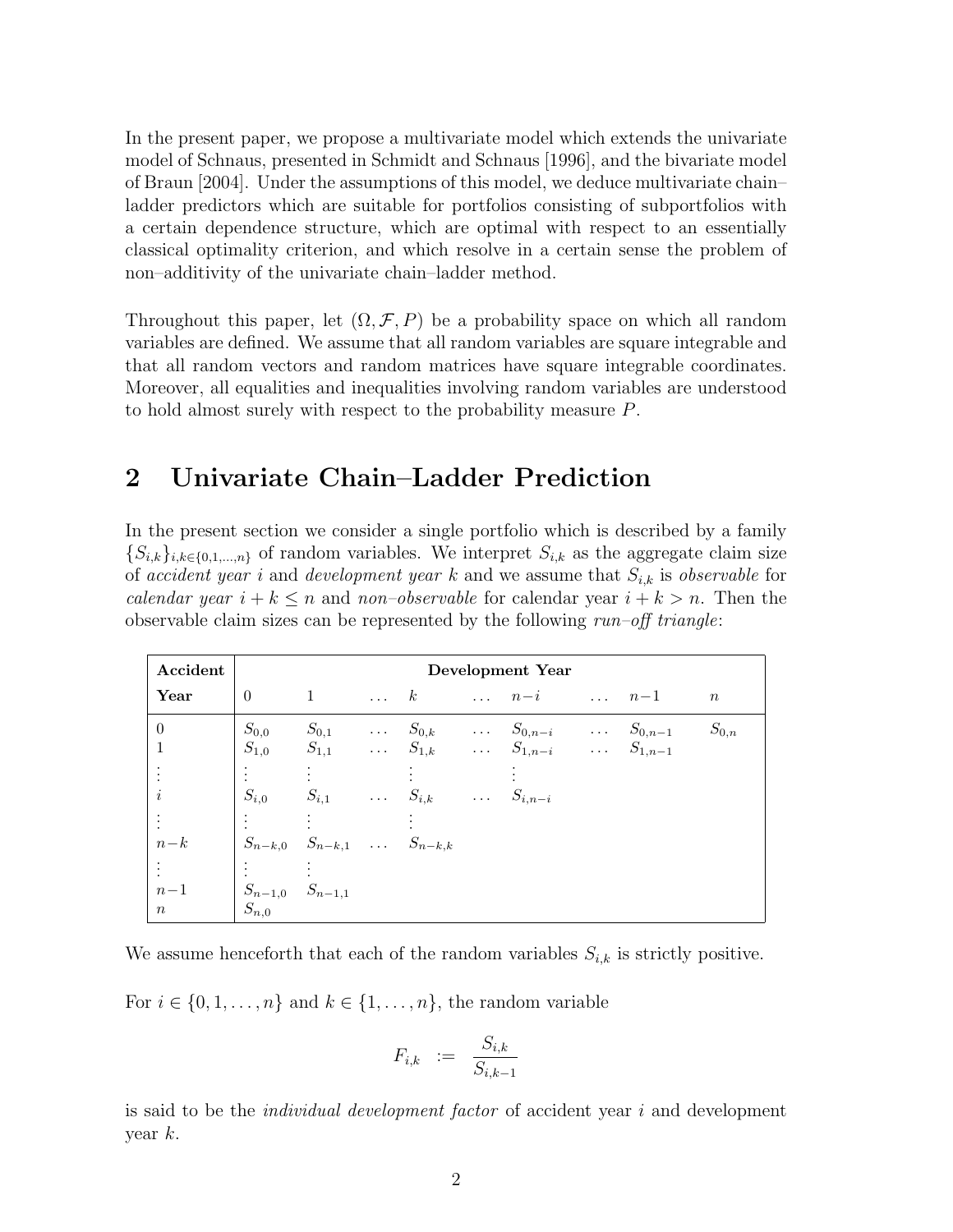We can now define the *univariate chain-ladder method*:

Univariate Chain–Ladder Method: The univariate chain-ladder method is defined by letting

$$
S^{\mathrm{CL}}_{i,n-i} := S_{i,n-i}
$$

as well as

$$
F_k^{\text{CL}} \ \ := \ \ \sum_{j=0}^{n-k} \frac{S_{j,k-1}}{\sum_{h=0}^{n-k} S_{h,k-1}} \, F_{j,k}
$$

and

$$
S^{\mathrm{CL}}_{i,k} \quad := \quad S^{\mathrm{CL}}_{i,k-1} \, F^{\mathrm{CL}}_k
$$

for all  $i, k \in \{1, \ldots, n\}$  such that  $i+k > n$ .

The random variables  $F_k^{\text{CL}}$  and  $S_{i,k}^{\text{CL}}$  are said to be the *univariate chain-ladder factor* of development year  $k$  and the *univariate chain–ladder predictor* of the aggregate claim size  $S_{i,k}$  of accident year i and development year k, respectively.

The univariate chain–ladder method is an algorithm which can be justified by various stochastic models and suitable optimality criteria. In particular, since each of the chain–ladder factors is a weighted mean of the observable individual development factors of the same development year, one may consider the question whether the weights used in the definition of the chain–ladder factors are optimal in some sense.

One of the models justifying the chain–ladder method is the model of Schnaus which is presented in Schmidt and Schnaus [1996] and extends the model of Mack [1993]. In Schmidt and Schnaus [1996] it is shown that the chain–ladder predictors for the aggregate claim sizes of the first non–observable calendar year  $n + 1$  are indeed optimal under the assumptions of the model of Schnaus and with respect to a quite natural optimality criterion. Optimality of the chain–ladder predictors for the aggregate claim sizes of subsequent non–observable calendar years is studied in Schmidt [1997, 1999].

### 3 Multivariate Chain–Ladder Prediction

In the present section we consider  $m \in \mathbb{N}$  portfolios all having the same number of development years. The  $m$  portfolios may be interpreted as subportfolios of an aggregate portfolio.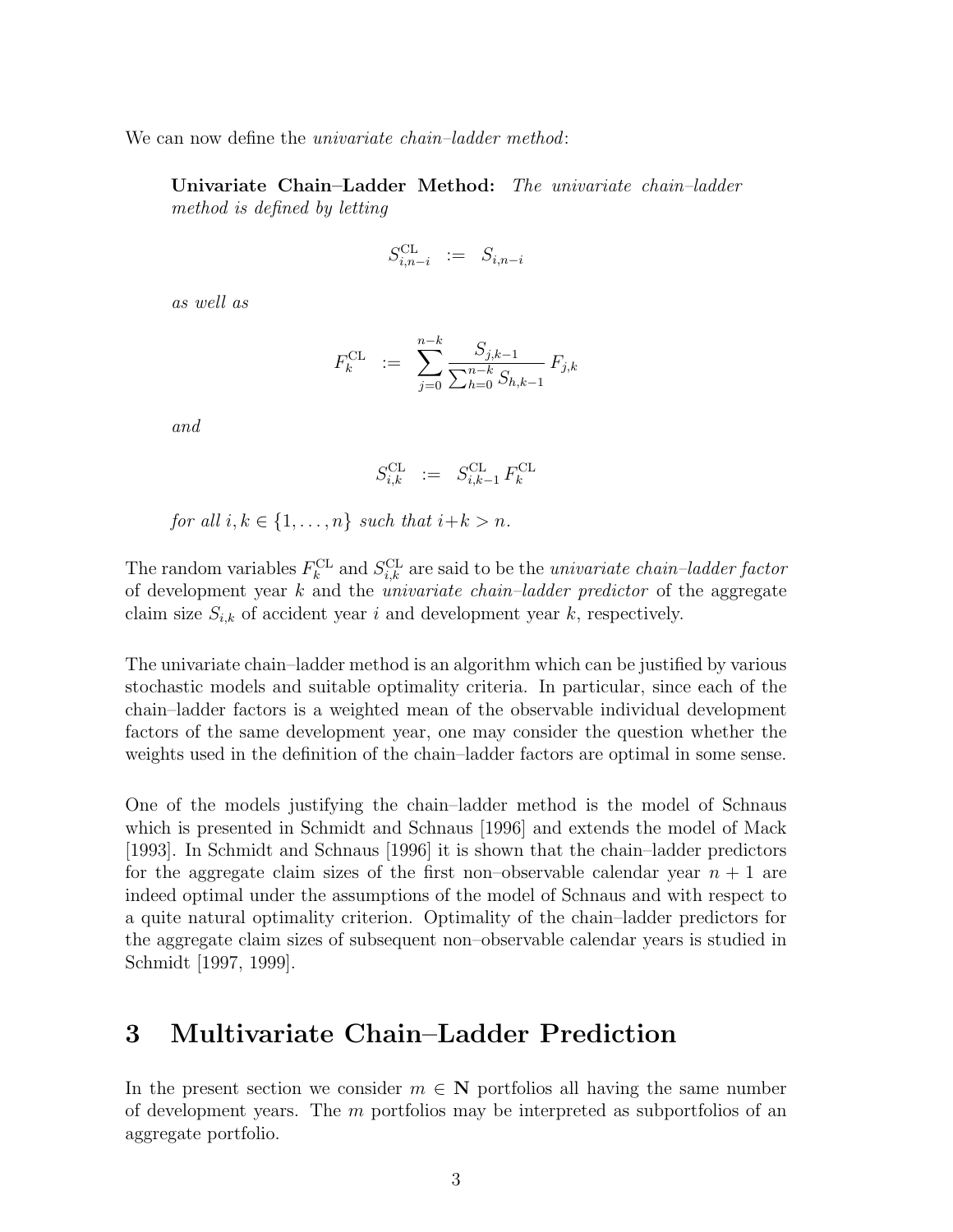For portfolio  $p \in \{1, \ldots, m\}$ , we denote by

 $S_{i,k}^{(p)}$  $_{i,k}$ 

the aggregate claim size of accident year  $i \in \{0, 1, \ldots, n\}$  and development year  $k \in \{0, 1, \ldots, n\}$  and we denote by

> $F^{(p)}_{i\;k}$ i,k

the individual development factor of accident year  $i \in \{0, 1, \ldots, n\}$  and development year  $k \in \{1, ..., n\}$ .

For  $i, k \in \{0, 1, \ldots, n\}$  we thus obtain the m-dimensional random vector of aggregate claims

 $S_{i,k}$ 

and for  $i \in \{0, 1, \ldots, n\}$  and  $k \in \{1, \ldots, n\}$  we obtain the *m*-dimensional random vector of individual development factors

 $\mathbf{F}_{i,k}$ 

The observable aggregate claim size vectors are represented by the following run–off triangle:

| Accident                  | Development Year                              |                                     |  |                       |  |                                                                                            |  |  |                    |  |
|---------------------------|-----------------------------------------------|-------------------------------------|--|-----------------------|--|--------------------------------------------------------------------------------------------|--|--|--------------------|--|
| Year                      | $\overline{0}$                                | $\overline{1}$                      |  |                       |  | $k$ $n-i$ $n-1$                                                                            |  |  | $\boldsymbol{n}$   |  |
| $\theta$                  | $\mathbf{S}_{0,0}$<br>$\mathbf{S}_{1,0}$      |                                     |  |                       |  | $S_{0,1}$ $S_{0,k}$ $S_{0,n-i}$ $S_{0,n-1}$<br>$S_{1,1}$ $S_{1,k}$ $S_{1,n-i}$ $S_{1,n-1}$ |  |  | $\mathbf{S}_{0,n}$ |  |
| $\it i$                   | $\mathbf{S}_{i,0}$                            | $S_{i,1}$                           |  | $S_{i,k}$ $S_{i,n-i}$ |  |                                                                                            |  |  |                    |  |
| $n-k$                     |                                               | $S_{n-k,0}$ $S_{n-k,1}$ $S_{n-k,k}$ |  |                       |  |                                                                                            |  |  |                    |  |
| $n-1$<br>$\boldsymbol{n}$ | $S_{n-1,0}$ $S_{n-1,1}$<br>$\mathbf{S}_{n,0}$ |                                     |  |                       |  |                                                                                            |  |  |                    |  |

We assume henceforth that all coordinates of each of the vectors  $S_{i,k}$  are strictly positive.

For a smooth definition of the multivariate chain–ladder method, it is convenient to represent the random vectors  $S_{i,k}$  by the diagonal matrices

$$
\Delta_{i,k} := \text{diag}(\mathbf{S}_{i,k})
$$

Then we have  $S_{i,k} = \Delta_{i,k}1$  for all  $i, k \in \{0, 1, \ldots, n\}$ , where 1 is the vector in  $\mathbb{R}^m$ with all coordinates being equal to 1, and we also have

$$
{\bf S}_{i,k} \hspace{2mm} := \hspace{2mm} \boldsymbol{\Delta}_{i,k-1} \, {\bf F}_{i,k}
$$

for all  $i \in \{0, 1, ..., n\}$  and  $k \in \{1, ..., n\}$ .

For  $k \in \{0, 1, \ldots, n-1\}$  let  $\mathcal{G}_k$  denote the  $\sigma$ -algebra generated by the family  $\{\mathbf S_{i,l}\}_{i\in\{0,1,\ldots,n\},l\in\{0,1,\ldots,k-1\}}.$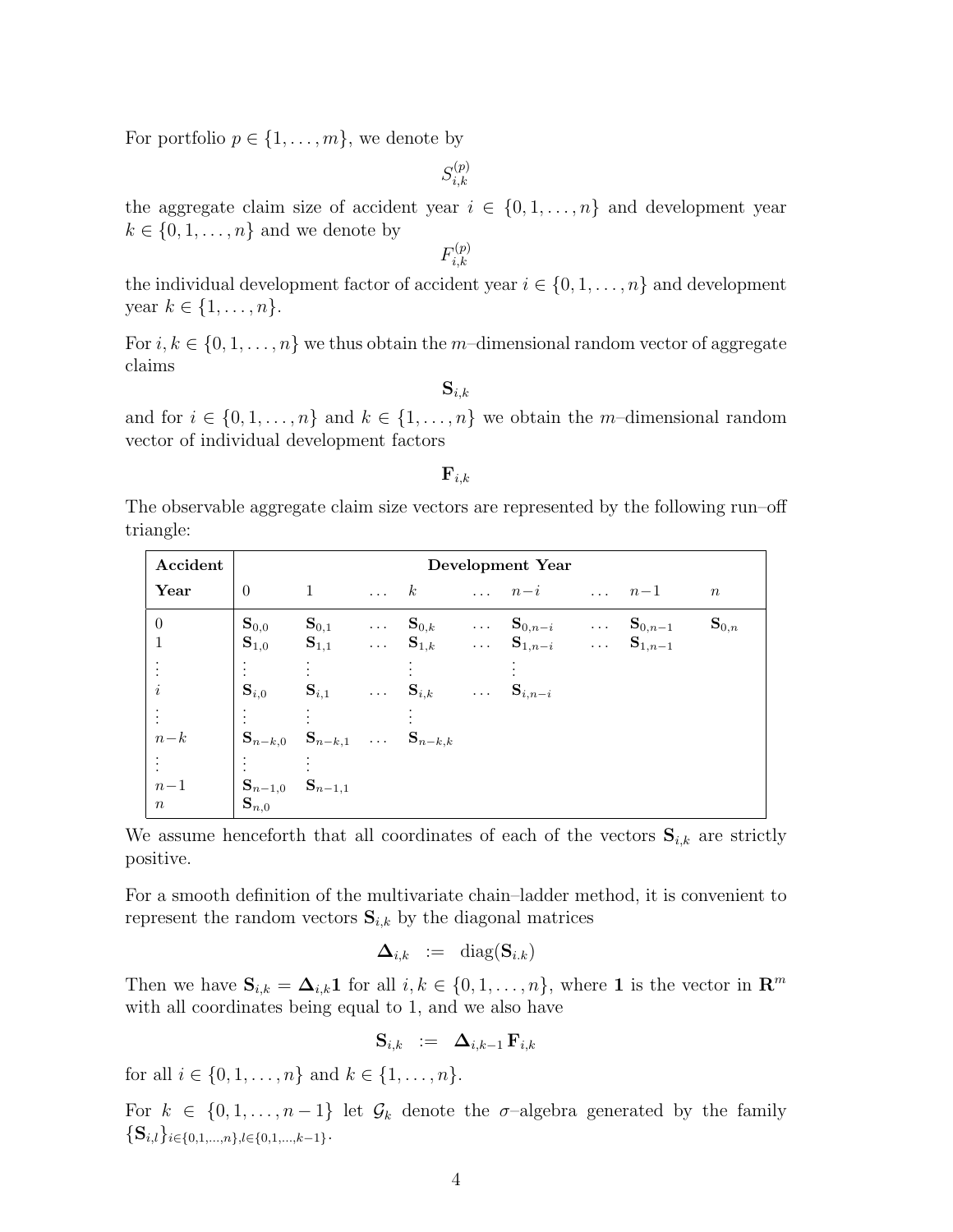While the univariate chain–ladder method can be defined as an algorithm without an underlying stochastic model, the multivariate chain–ladder method presented below is based on a stochastic model which

- in the case  $m = 1$  is the model of Schnaus presented in Schmidt and Schnaus [1996] and hence extends the model of Mack [1993] and
- in the case  $m = 2$  extends the model of Braun [2004]; see Section 6 for further details.

For  $k \in \{0, 1, \ldots, n-1\}$ , let

 $\mathcal{G}_k$ 

denote the  $\sigma$ –algebra generated by the family  $\{S_{i,l}\}_{i\in\{0,1,\ldots,n\},l\in\{0,1,\ldots,k-1\}}$ .

We can now introduce the *multivariate model of Schnaus*:

#### The Multivariate Model of Schnaus:

(i) For each  $k \in \{1, \ldots, n\}$ , there exists a  $\mathcal{G}_{k-1}$ -measurable random vector  $\mathbf{\Phi}_k$  such that

$$
E^{\mathcal{G}_{k-1}}(\mathbf{S}_{i,k})\;\;=\;\;\mathbf{\Delta}_{i,k-1}\,\mathbf{\Phi}_k
$$

holds for all  $i \in \{0, 1, \ldots, n\}$ .

(ii) For each  $k \in \{1, \ldots, n\}$ , there exists a  $\mathcal{G}_{k-1}$ -measurable random matrix  $\Sigma_k$  which is symmetric and positive definite such that

$$
Cov^{\mathcal{G}_{k-1}}(\mathbf{S}_{i,k}, \mathbf{S}_{j,k}) = \begin{cases} \Delta_{i,k-1}^{1/2} \Sigma_k \Delta_{i,k-1}^{1/2} & \text{if } i = j \\ \mathbf{O} & \text{if } i \neq j \end{cases}
$$

holds for all  $i, j \in \{0, 1, \ldots, n\}$ .

Under the assumptions of the multivariate model of Schnaus, we have

$$
E^{\mathcal{G}_{k-1}}(\mathbf{F}_{i,k}) = \Phi_k
$$

and

$$
Cov^{\mathcal{G}_{k-1}}(\mathbf{F}_{i,k},\mathbf{F}_{j,k}) = \begin{cases} \Delta_{i,k-1}^{-1/2} \Sigma_k \Delta_{i,k-1}^{-1/2} & \text{if } i = j \\ \mathbf{O} & \text{if } i \neq j \end{cases}
$$

The following result is evident from the first part of Theorem 7.2 below:

**3.1 Theorem.** Assume that the assumptions of the multivariate model of Schnaus are fulfilled. Then, for each  $k \in \{1, \ldots, n\}$ , the random vector

$$
\mathbf{F}^{\mathrm{CL}}_k \;:=\; \left(\sum_{j=0}^{n-k}\mathbf{\Delta}^{1/2}_{j,k-1}\mathbf{\Sigma}^{-1}_k\mathbf{\Delta}^{1/2}_{j,k-1}\right)^{-1}\sum_{j=0}^{n-k}\mathbf{\Delta}^{1/2}_{j,k-1}\mathbf{\Sigma}^{-1}_k\mathbf{\Delta}^{1/2}_{j,k-1}\mathbf{F}_{j,k}
$$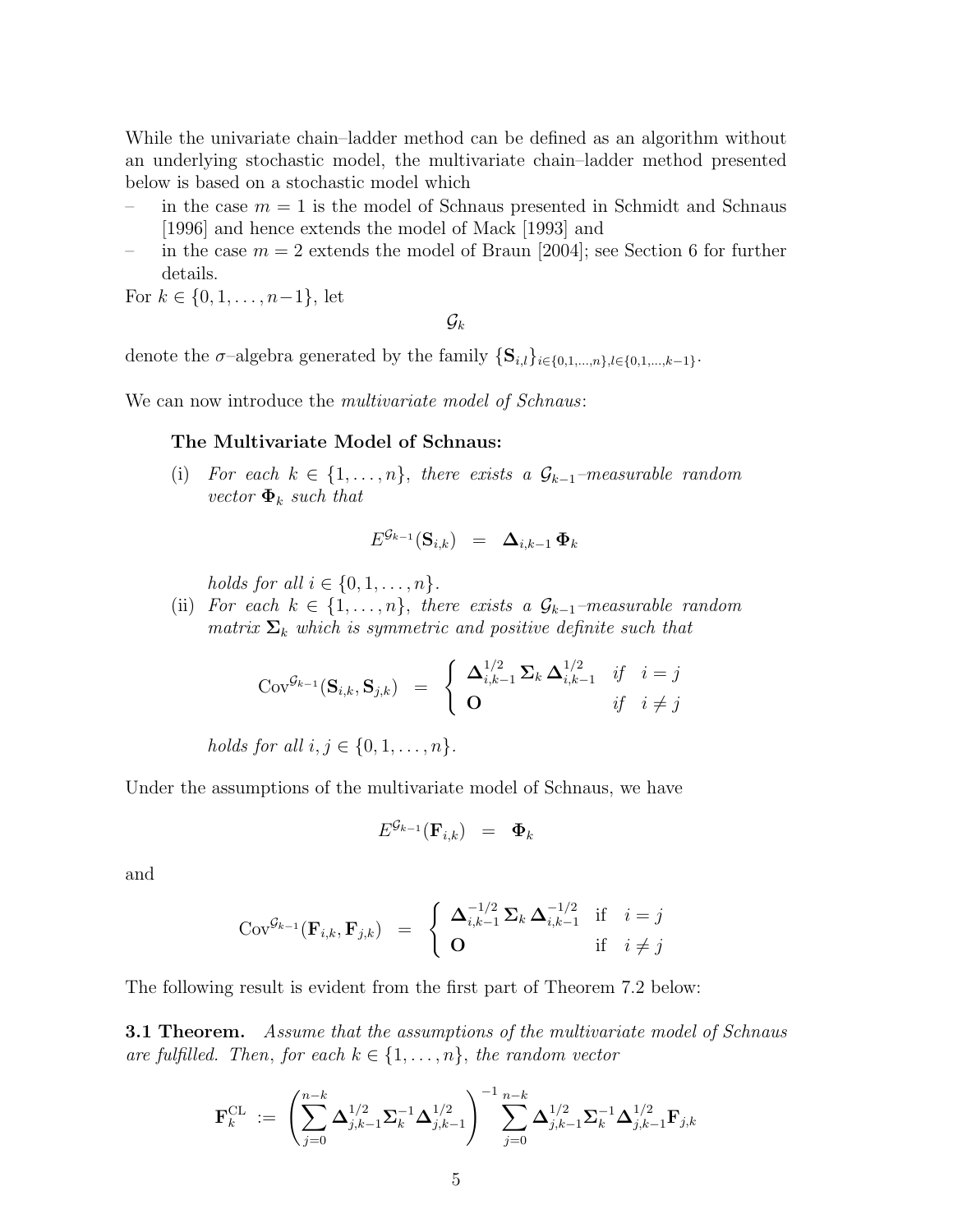satisfies  $E^{\mathcal{G}_{k-1}}(\mathbf{F}_k^{\text{CL}}) = E^{\mathcal{G}_{k-1}}(\mathbf{F}_{i,k})$  for all  $i \in \{0,1,\ldots,n\}$  and is the unique random vector which, for each  $i \in \{0, \ldots, n\}$  such that  $i+k > n$ , minimizes the conditional expected squared prediction error

$$
E^{\mathcal{G}_{k-1}}\Big(\Big(\mathbf{F}_{i,k}-\mathbf{Y}\Big)'\Big(\mathbf{F}_{i,k}-\mathbf{Y}\Big)\Big)
$$

over all m-dimensional random vectors  $\bf{Y}$  satisfying

$$
\mathbf{Y}\ =\ \sum_{j=0}^{n-k}\mathbf{W}_{j,k}\mathbf{F}_{j,k}
$$

with  $\mathcal{G}_{k-1}$ -measurable random matrices  $\mathbf{W}_{0,k}, \ldots \mathbf{W}_{n-k,k}$  such that  $\sum_{j=0}^{n-k} \mathbf{W}_{j,k} = \mathbf{I}$ .

The random vector  $\mathbf{F}_k^{\text{CL}}$  given by Theorem 3.1 is said to be the *multivariate chainladder factor* for development year  $k \in \{1, ..., n\}$ . In the case  $m = 1$  it coincides with the usual (univariate) chain–ladder factor for development year  $k$ .

In the following result we change the point of view by looking at accident year  $i \in \{1, \ldots, n\}$  instead of development year  $k \in \{1, \ldots, n\}$ . In accident year i, the last observable vector of aggregate claims is  $S_{i,n-i}$  and the first problem is to predict the first non–observable vector of aggregate claims  $S_{i,n-i+1}$ . These vectors are related by the identity

$$
\mathbf{S}_{i,n-i+1} = \mathbf{\Delta}_{i,n-i} \, \mathbf{F}_{i,n-i+1}
$$

It is therefore not too surprising that the best predictor of  $S_{i,n-i+1}$  is obtained by replacing the vector of individual chain ladder factors  $\mathbf{F}_{i,n-i+1}$  in the previous identity by its best predictor given by Theorem 3.1:

**3.2 Corollary.** Assume that the assumptions of the multivariate model of Schnaus are fulfilled. Then, for each  $i \in \{1, \ldots, n\}$ , the random vector

$$
\mathbf{S}^{\mathrm{CL}}_{i,n-i+1} \;:=\; \boldsymbol{\Delta}_{i,n-i} \Biggl(\sum_{j=0}^{i-1} {\boldsymbol{\Delta}_{j,n-i}^{1/2} \boldsymbol{\Sigma}_{n-i+1}^{-1} \boldsymbol{\Delta}_{j,n-i}^{1/2}}\Biggr)^{-1} \sum_{j=0}^{i-1} {\boldsymbol{\Delta}_{j,n-i}^{1/2} \boldsymbol{\Sigma}_{n-i+1}^{-1} \boldsymbol{\Delta}_{j,n-i}^{1/2} \mathbf{F}_{j,n-i+1}}
$$

satisfies  $E^{\mathcal{G}_{n-i}}(\mathbf{S}_{i,n-i+1}^{\mathrm{CL}}) = E^{\mathcal{G}_{n-i}}(\mathbf{S}_{i,n-i+1})$  and is the unique random vector which minimizes the conditional expected squared prediction error

$$
E^{\mathcal{G}_{n-i}}\Bigl(\Bigl(\mathbf{S}_{i,n-i+1}-\mathbf{Y}\Bigr)'\Bigl(\mathbf{S}_{i,n-i+1}-\mathbf{Y}\Bigr)\Bigr)
$$

over all m-dimensional random vectors  $\bf{Y}$  satisfying

$$
{\bf Y} \; = \; {\bf \Delta}_{i,n-i} \sum_{j=0}^{i-1} {\bf W}_{j,n-i+1} {\bf F}_{j,n-i+1}
$$

with  $\mathcal{G}_{n-i}$ –measurable random matrices  $\mathbf{W}_{0,n-i+1}, \ldots \mathbf{W}_{i-1,n-i+1}$  such that

$$
\sum_{j=0}^{i-1} \mathbf{W}_{j,n-i+1} ~=~ \mathbf{I}
$$

Corollary 3.2 follows from the second part of Theorem 7.2 below.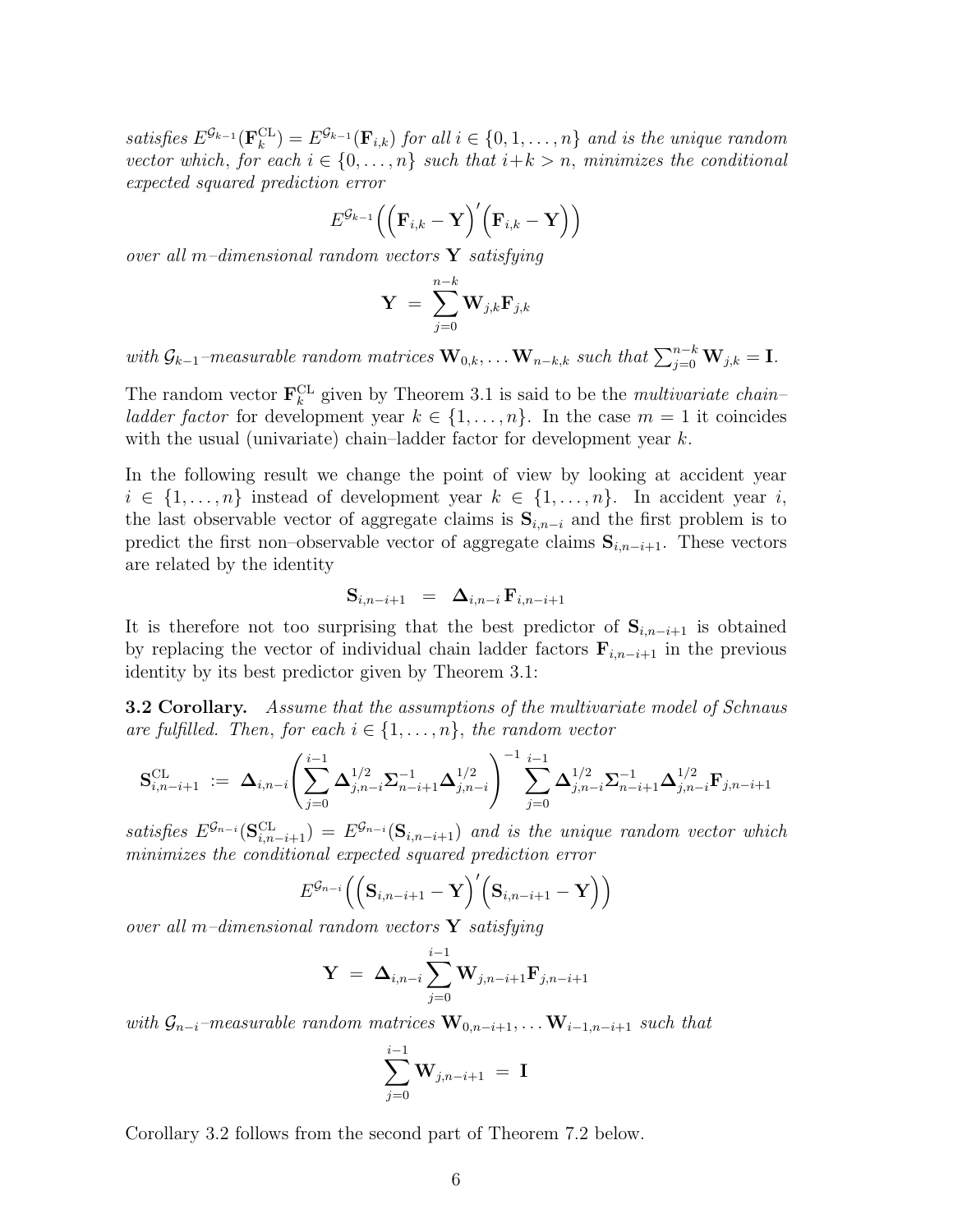We can now define the *multivariate chain-ladder method*:

The Multivariate Chain–Ladder Method: Under the assumptions of the multivariate model of Schnaus, the multivariate chain–ladder method is defined by letting

$$
{\bf S}^{\mathrm{CL}}_{i,n-i} \;\;:=\;\; {\bf S}_{i,n-i}
$$

for all  $i \in \{1, \ldots, n\}$  and

$$
\begin{array}{rcl} \mathbf{\Delta}_{i,k-1}^{\mathrm{CL}} & := & \mathrm{diag}(\mathbf{S}_{i,k-1}^{\mathrm{CL}}) \\ \mathbf{S}_{i,k}^{\mathrm{CL}} & := & \mathbf{\Delta}_{i,k-1}^{\mathrm{CL}} \mathbf{F}_{k}^{\mathrm{CL}} \end{array}
$$

for all  $i, k \in \{1, \ldots, n\}$  such that  $i+k > n$ .

It can be shown as in the univariate case that, for each  $i \in \{1, \ldots, n\}$ , the sequence  $\{S_{i,k}^{\text{CL}}\}_{k\in\{n-i+1,\dots,n\}}$  satisfies the multivariate analogon of the sequential optimality criterion introduced by Schmidt [1999]:

**3.3 Corollary.** Assume that the assumptions of the multivariate model of Schnaus are fulfilled. Then, for all  $i, k \in \{1, \ldots, n\}$  such that  $i+k > n$ , the random vector

$$
\mathbf{S}^{\mathrm{CL}}_{i,k}
$$

satisfies  $E^{G_{k-1}}(\mathbf{S}_{i,k}^{\text{CL}}) = E^{G_{k-1}}(\mathbf{S}_{i,k})$  and is the unique random vector which minimizes the conditional expected squared prediction error

$$
E^{\mathcal{G}_{k-1}}\Big(\Big(\mathbf{S}_{i,k}-\mathbf{Y}\Big)'\Big(\mathbf{S}_{i,k}-\mathbf{Y}\Big)\Big)
$$

over all m-dimensional random vectors  $\bf{Y}$  satisfying

$$
{\bf Y}~=~\mathbf{\Delta}_{i,k-1}^{\text{CL}}\sum_{j=0}^{i-1} {\bf W}_{j,k}{\bf F}_{j,k}
$$

with  $\mathcal{G}_{k-1}$ -measurable random matrices  $\mathbf{W}_{0,k}, \ldots \mathbf{W}_{i-1,k}$  such that  $\sum_{j=0}^{i-1} \mathbf{W}_{j,k} = \mathbf{I}$ .

The previous result can be applied to predict the sum of the coordinates of  $S_{i,k}$ :

**3.4 Corollary.** Assume that the assumptions of the multivariate model of Schnaus are fulfilled. Then, for all  $i, k \in \{1, \ldots, n\}$  such that  $i+k > n$ , the random vector

$$
\mathbf{1}'\mathbf{S}^{\mathrm{CL}}_{i,k}
$$

satisfies  $E^{\mathcal{G}_{k-1}}(\mathbf{1}'\mathbf{S}_{i,k}^{\text{CL}}) = E^{\mathcal{G}_{k-1}}(\mathbf{1}'\mathbf{S}_{i,k})$  and is the unique random vector which minimizes the conditional expected squared prediction error

$$
E^{\mathcal{G}_{k-1}}\Big(\Big(\mathbf{1}^\prime\mathbf{S}_{i,k}-\mathbf{Y}\Big)^\prime\Big(\mathbf{1}^\prime\mathbf{S}_{i,k}-\mathbf{Y}\Big)\Big)
$$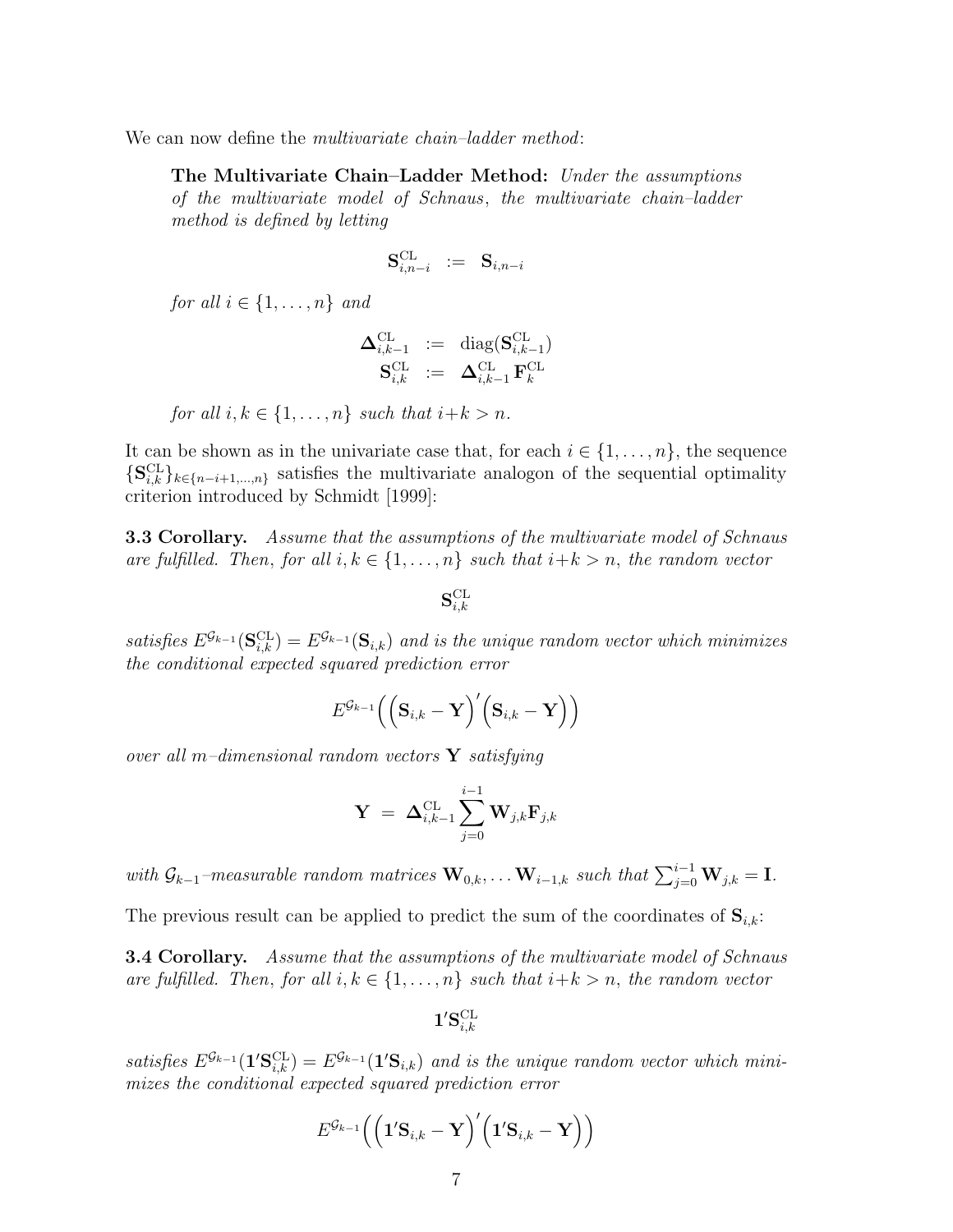over all m-dimensional random vectors  $\bf Y$  satisfying

$$
\mathbf{Y}~=~\mathbf{1}'\mathbf{\Delta}_{i,k-1}^{\text{CL}}\sum_{j=0}^{i-1}\mathbf{W}_{j,k}\mathbf{F}_{j,k}
$$

with  $\mathcal{G}_{k-1}$ -measurable random matrices  $\mathbf{W}_{0,k}, \ldots \mathbf{W}_{i-1,k}$  such that  $\sum_{j=0}^{i-1} \mathbf{W}_{j,k} = \mathbf{I}$ .

We remark that the problem of global optimality of the chain–ladder predictors has been solved in the negative in the case  $m = 1$ ; see Schmidt [1997].

## 4 Multivariate versus Univariate Chain–Ladder Prediction

In the case where  $k = n$  or  $\Sigma_k$  is diagonal, it is easily seen that the multivariate chain–ladder factor  $\mathbf{F}_k^{\text{CL}}$  does not depend on  $\Sigma_k$  and that, for each  $p \in \{1, \ldots, m\}$ , the coordinates  $F_k^{\text{CL}(p)}$  $\mathbf{F}_k^{\mathrm{CL}(p)}$  of  $\mathbf{F}_k^{\mathrm{CL}}$  satisfy

$$
F_k^{\text{CL}(p)} = \sum_{j=0}^{n-k} \frac{S_{j,k-1}^{(p)}}{\sum_{h=0}^{n-k} S_{h,k-1}^{(p)}} F_{j,k}^{(p)}
$$

and hence coincide with the chain–ladder factors for the subportfolio  $p$ .

In the case where each of the matrices  $\Sigma_1, \ldots, \Sigma_{n-1}$  is diagonal, it follows that univariate chain–ladder prediction for every single subportfolio produces the same result as multivariate chain–ladder prediction for the aggregate portfolio.

In general, however, univariate chain–ladder prediction for every single subportfolio is not the same as multivariate chain–ladder prediction. The following partial result makes this statement more precise:

**4.1 Theorem.** Assume that the assumptions of the model of Schnaus are fulfilled and assume that  $m = 2 \leq k < n$ . Then the following are equivalent:

- (a) Every coordinate of the chain-ladder predictor  $\mathbf{F}_k^{\text{CL}}$  depends only on the corresponding coordinates of  $\mathbf{F}_{0,k}, \ldots, \mathbf{F}_{n-k,k}$ .
- (b) The matrix  $\Sigma_k$  is diagonal.

**Proof.** Assume first that (a) holds. Then each of the matrices

$$
\left( \sum_{h=0}^{n-k} \Delta_{h,k-1}^{1/2} \Sigma_k^{-1} \Delta_{h,k-1}^{1/2} \right)^{-1} \Delta_{j,k-1}^{1/2} \Sigma_k^{-1} \Delta_{j,k-1}^{1/2}
$$

with  $j \in \{0, 1, \ldots, n-k\}$  is diagonal and Theorem 7.3 implies that the matrices

$$
\boldsymbol{\Delta}_{j,k-1}^{1/2}\boldsymbol{\Sigma}_k^{-1}\boldsymbol{\Delta}_{j,k-1}^{1/2}
$$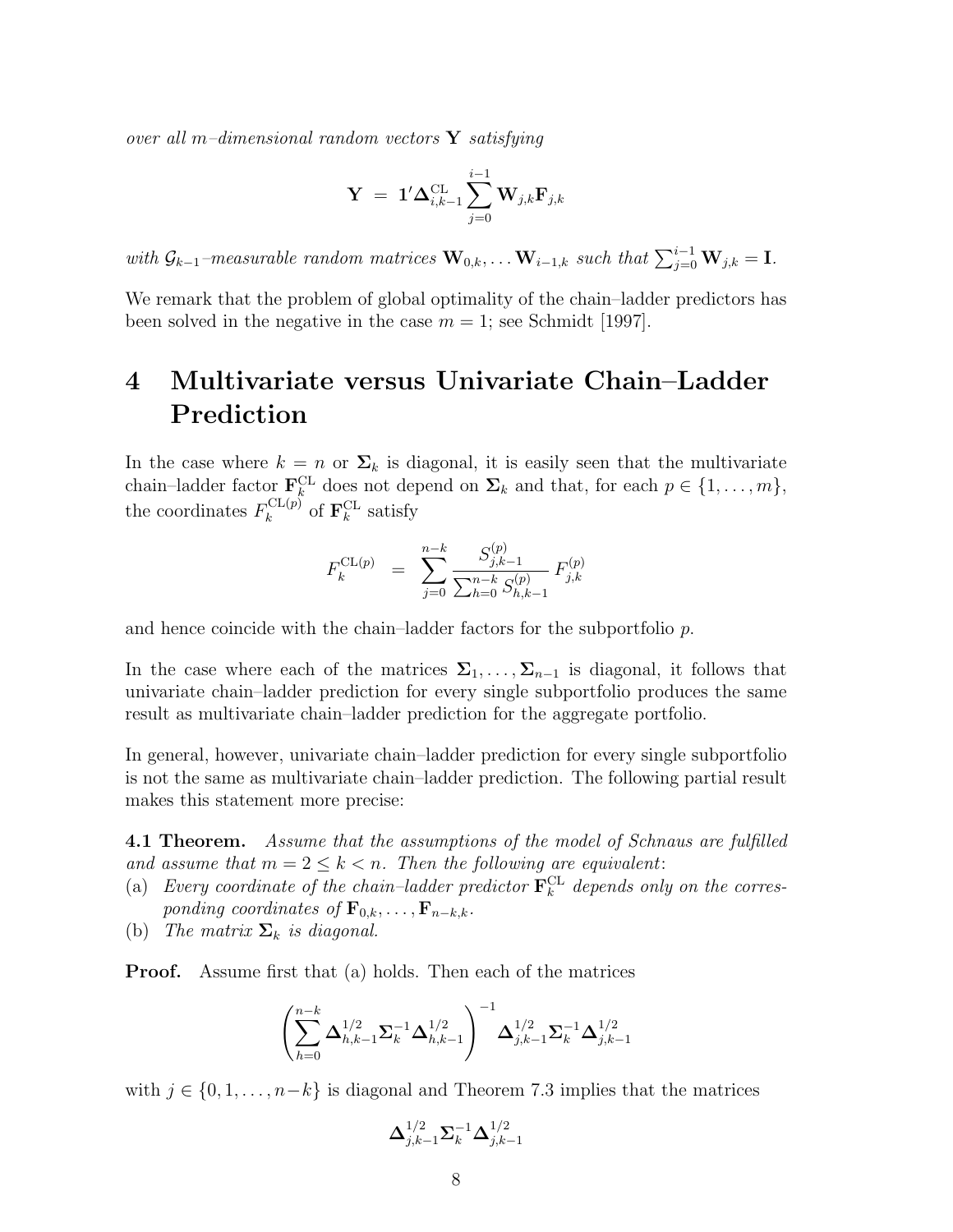are either all diagonal or proportional to each other. In the first case, the matrix  $\Sigma_k$  is diagonal as well. In the second case, the matrices  $\Delta_{j,k-1}$  are proportional to each other such that there exist  $c_1, \ldots, c_{n-k} \in (0, \infty)$  satisfying

$$
{\bf S}_{j,k-1} \;\; = \;\; c_j \, {\bf S}_{0,k-1}
$$

for all  $j \in \{1, \ldots, n-k\}$  and hence

$$
Cov^{\mathcal{G}_{k-2}}(\mathbf{S}_{j,k-1},\mathbf{S}_{0,k-1}) = c_j \operatorname{Var}^{\mathcal{G}_{k-2}}(\mathbf{S}_{0,k-1})
$$

which is impossible since  $Cov^{\mathcal{G}_{k-2}}(\mathbf{S}_{j,k-1}, \mathbf{S}_{0,k-1}) = \mathbf{O} \neq \text{Var}^{\mathcal{G}_{k-2}}(\mathbf{S}_{0,k-1})$ . Therefore, (a) implies (b). The converse implication is obvious.  $\Box$ 

## 5 The Problem of Non–Additivity of Chain–Ladder Predictors

It is well–known and not really surprising that, except for unrealistic cases, the chain–ladder predictors for the sum of run–off triangles differ from the sum of the chain–ladder predictors for the single run–off triangles; see Ajne [1994].

In some sense, the multivariate chain–ladder model resolves the problem of non– additivity of chain–ladder predictors. Since the multivariate chain–ladder model involves conditional correlation between the aggregate claims of a fixed development year, chain–ladder prediction for the sum of the aggregate claims over the subportfolios is meaningless since it ignores the correlation structure which relates the subportfolios to each other; this is also the case when the subportfolios are assumed to be uncorrelated. Therefore, the only reasonable predictor of  $\mathbf{1}'\mathbf{S}_{i,k}$  with  $i + k > n$  is the predictor  $\mathbf{1}'\mathbf{S}_{i,k}^{\text{CL}}$  which is the sum of the coordinates of the chainladder predictor of  $S_{i,k}$ .

### 6 Related Models

The multivariate model of Schnaus presented in Section 3 is inspired by the bivariate model of Braun and its straightforward extension to the multivariate case which is defined as follows:

#### The Multivariate Model of Braun:

- (i) The accident years are independent in the sense that the family of  $\sigma$ -algebras  $\{\sigma(\{\mathbf{S}_{i,k}\}_{k\in\{0,1,\ldots,n\}})\}_{i\in\{0,1,\ldots,n\}}$  is independent.
- (ii) For each  $k \in \{1, \ldots, n\}$ , there exists vector  $\varphi_k$  such that

$$
E^{\mathcal{G}_{k-1}}(\mathbf{S}_{i,k})\;\;=\;\;\mathbf{\Delta}_{i,k-1}\,\bm{\varphi}_k
$$

holds for all  $i \in \{0, 1, \ldots, n\}$ .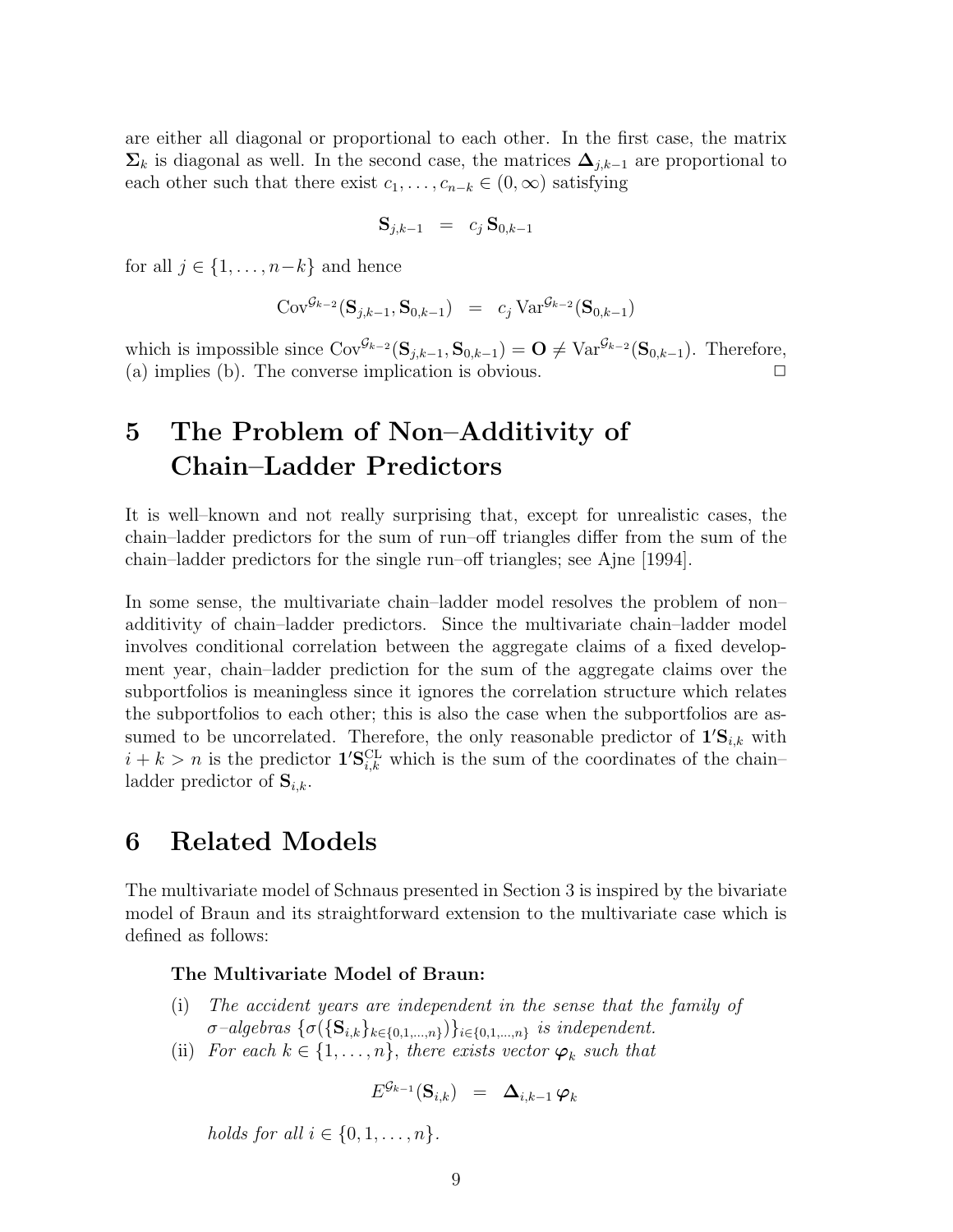(iii) For each  $k \in \{1, \ldots, n\}$ , there exists a matrix  $\sigma_k$  which is symmetric and positive definite such that

$$
\text{Var}^{\mathcal{G}_{k-1}}(\mathbf{S}_{i,k}) = \mathbf{\Delta}_{i,k-1}^{1/2} \boldsymbol{\sigma}_k \mathbf{\Delta}_{i,k-1}^{1/2}
$$

holds for all  $i, j \in \{0, 1, \ldots, n\}$ .

In the multivariate model of Brown, which

- in the case  $m = 1$  is due to Mack [1993] and
- in the case  $m = 2$  is due to Braun [2004],

the vector  $\varphi_k$  and the matrix  $\sigma_k$  are non-random.

It can be shown as in the univariate case that the multivariate model of Brown is a special case of the multivariate model of Schnaus; see Schmidt and Schnaus [1996]. Also, since the univariate model of Schnaus is strictly more general than the model of Mack, it is clear that the multivariate model of Schnaus is strictly more general than the multivariate model of Braun; see Hess and Schmidt [2002].

Braun [2004] used his bivariate model to construct estimators for the prediction errors of the univariate chain–ladder predictors of two correlated portfolios which take into account correlation between the portfolios and which are intended as to improve the estimators proposed by Mack [1993] neglecting correlation. As it is the case for the estimators proposed by Mack, the estimators proposed by Braun are constructed in a reasonable but heuristic way; in particular, in both cases it is not known whether these estimators have any particular statistical properties like, e. g., unbiasedness.

In the bivariate model of Braun, it follows from Theorem 4.1 that the univariate chain–ladder predictors are not optimal unless the matrices  $\sigma_k$  are diagonal. This means that the estimators of the prediction errors proposed by Braun [2004] refer to non–optimal predictors of the non–observable aggregate claims. Thus, instead of improving the estimators of the prediction errors of non–optimal predictors, it would be more reasonable to start with the optimal predictors provided by the multivariate chain–ladder method under the assumptions of the multivariate model of Schnaus and then to try to develop reasonable estimators for the prediction errors of the multivariate chain–ladder predictors.

Another bivariate model of loss reserving, which is loosely related to the multivariate model of Schnaus, is the model of Quarg and Mack [2004]. Under the assumptions of their model, Quarg and Mack propose bivariate chain–ladder predictors for the paid and incurred aggregate claims of the same portfolio with the aim of reducing the gap between the univariate chain–ladder predictors for the paid and incurred aggregate claims of the same portfolio. The model of Quarg and Mack is not included in the multivariate model of Schnaus since it assumes a conditional correlation structure within the accident years instead of a completely specified conditional correlation structure between the paid and incurred aggregate claims.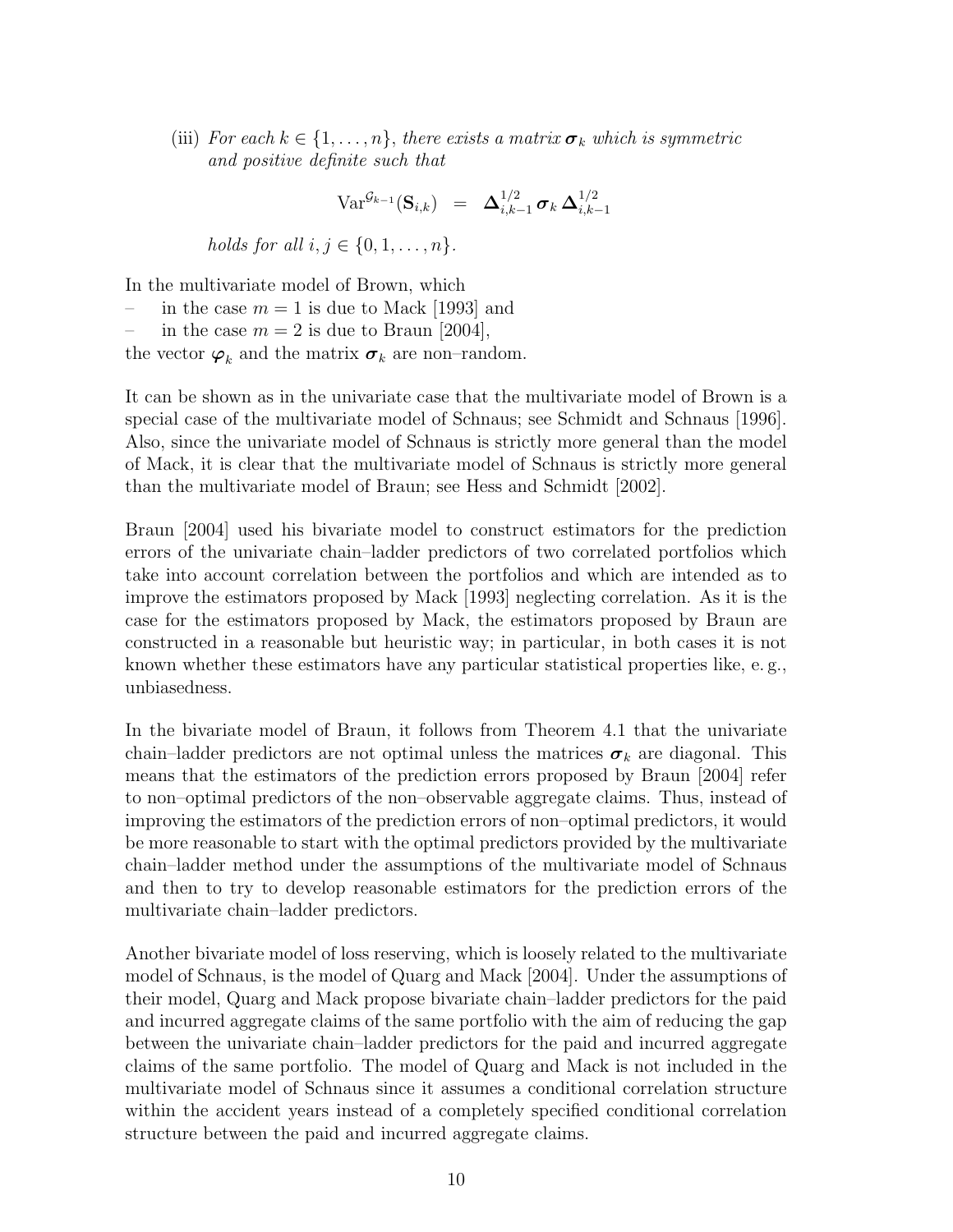## 7 Appendix

Throughout this appendix, let H be a sub– $\sigma$ –algebra of F.

We start with a general theorem:

**7.1 Theorem.** Let **X** and **Z** be random vectors and assume that there exist an  $H$ –measurable random vector **H** and  $H$ –measurable random matrices **C** and **E** such that  $E^{\mathcal{H}}(\mathbf{X}) = \mathbf{C}\mathbf{H}$  and  $E^{\mathcal{H}}(\mathbf{Z}) = \mathbf{E}\mathbf{H}$ . Let  $\Psi := \text{cov}^{\mathcal{H}}(\mathbf{X}, \mathbf{Z})$  and assume that  $\Sigma := \text{var}^{\mathcal{H}}(\mathbf{Z})$  is almost surely invertible. Then the random vector

$$
\widehat{\mathbf{Y}} \ := \ \left(\mathbf{\Psi} + (\mathbf{C} - \mathbf{\Psi} \, \mathbf{\Sigma}^{-1} \mathbf{E}) (\mathbf{E}' \mathbf{\Sigma}^{-1} \mathbf{E})^{-1} \mathbf{E}' \right) \mathbf{\Sigma}^{-1} \mathbf{Z}
$$

satisfies  $E^{\mathcal{H}}(\widehat{\mathbf{Y}}) = E^{\mathcal{H}}(\mathbf{Y})$  and is the unique random vector which minimizes the H–conditional expected squared prediction error

$$
E^{\mathcal{H}}\Big(\Big(\mathbf{X}-\mathbf{Y}\Big)'\Big(\mathbf{X}-\mathbf{Y}\Big)\Big)
$$

over all random vectors Y having the same dimension as X and satisfying  $Y = AZ$ with an  $\mathcal{H}$ -measurable random matrix **A** such that  $AE = C$ . Moreover, if  $\mathbf D$  is an  $\mathcal H$ -measurable random matrix of suitable dimension, then the random vector  $\mathbf{D}\hat{\mathbf{Y}}$  satisfies  $E^{\mathcal{H}}(\mathbf{D}\hat{\mathbf{Y}}) = E^{\mathcal{H}}(\mathbf{D}\mathbf{Y})$  and is the unique random vector which minimizes the  $H$ -conditional expected squared prediction error

$$
E^{\mathcal{H}}\Big(\Big(\mathbf{D}\mathbf{X}-\mathbf{Y}\Big)'\Big(\mathbf{D}\mathbf{X}-\mathbf{Y}\Big)\Big)
$$

over all random vectors Y having the same dimension as X and satisfying  $Y = AZ$ with an  $H$ -measurable random matrix **A** such that  $AE = DC$ .

Proof. The random matrix

$$
\widehat{\mathbf{A}} \ := \ \left( \mathbf{\Psi} + (\mathbf{C} - \mathbf{\Psi} \, \mathbf{\Sigma}^{-1} \mathbf{E}) (\mathbf{E}' \mathbf{\Sigma}^{-1} \mathbf{E})^{-1} \mathbf{E}' \right) \mathbf{\Sigma}^{-1}
$$

is  $H$ –measurable and satisfies  $\widehat{A}E = C$ . For every  $H$ –measurable random matrix A satisfying  $AE = C$  we have

$$
E^{\mathcal{H}}(\mathbf{AZ}) = \mathbf{A} E^{\mathcal{H}}(\mathbf{Z})
$$
  
= **AEH**  
= **CH**  
= 
$$
E^{\mathcal{H}}(\mathbf{X})
$$

and

$$
Cov^{\mathcal{H}}\left(\mathbf{X}-\widehat{\mathbf{A}}\mathbf{Z}, \mathbf{A}\mathbf{Z}-\widehat{\mathbf{A}}\mathbf{Z}\right) = Cov^{\mathcal{H}}\left(\mathbf{X}-\widehat{\mathbf{A}}\mathbf{Z}, (\mathbf{A}-\widehat{\mathbf{A}})\mathbf{Z}\right)
$$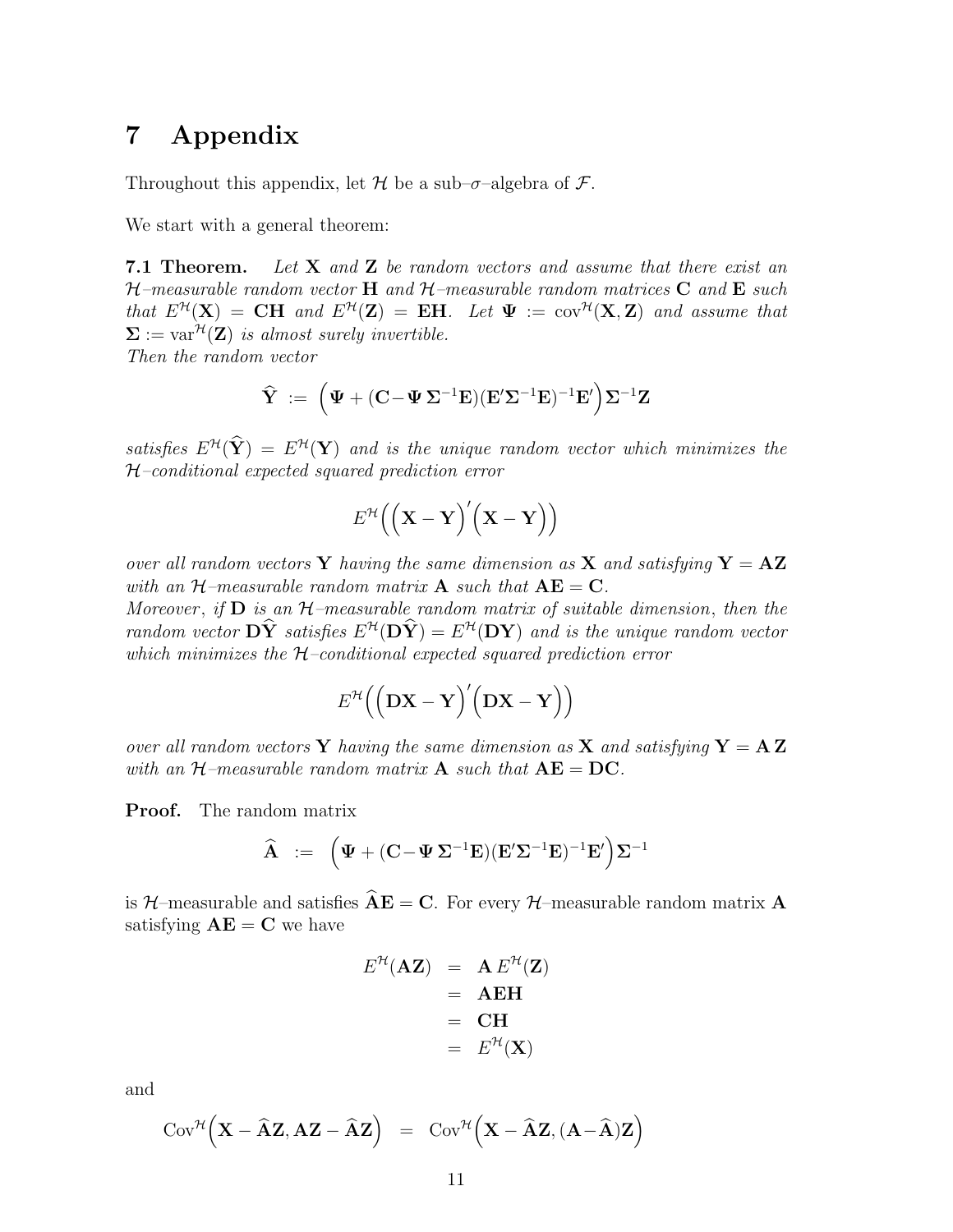$$
= \operatorname{Cov}^{\mathcal{H}} \left( \mathbf{X} - \hat{\mathbf{A}} \mathbf{Z}, \mathbf{Z} \right) (\mathbf{A} - \hat{\mathbf{A}})^{\prime}
$$
  
\n
$$
= (\mathbf{\Psi} - \hat{\mathbf{A}} \mathbf{\Sigma}) (\mathbf{A} - \hat{\mathbf{A}})^{\prime}
$$
  
\n
$$
= -(\mathbf{C} - \mathbf{\Psi} \mathbf{\Sigma}^{-1} \mathbf{E}) (\mathbf{E}^{\prime} \mathbf{\Sigma}^{-1} \mathbf{E})^{-1} \mathbf{E}^{\prime} (\mathbf{A} - \hat{\mathbf{A}})^{\prime}
$$
  
\n
$$
= -(\mathbf{C} - \mathbf{\Psi} \mathbf{\Sigma}^{-1} \mathbf{E}) (\mathbf{E}^{\prime} \mathbf{\Sigma}^{-1} \mathbf{E})^{-1} (\mathbf{A} \mathbf{E} - \hat{\mathbf{A}} \mathbf{E})^{\prime}
$$
  
\n
$$
= \mathbf{O}
$$

which yields

$$
\operatorname{Var}^{\mathcal{H}}\left(\mathbf{X}-\mathbf{A}\mathbf{Z}\right) = \operatorname{Var}^{\mathcal{H}}\left(\left(\mathbf{X}-\widehat{\mathbf{A}}\mathbf{Z}\right)-\left(\mathbf{A}\mathbf{Z}-\widehat{\mathbf{A}}\mathbf{Z}\right)\right)
$$

$$
= \operatorname{Var}^{\mathcal{H}}\left(\mathbf{X}-\widehat{\mathbf{A}}\mathbf{Z}\right) + \operatorname{Var}^{\mathcal{H}}\left(\mathbf{A}\mathbf{Z}-\widehat{\mathbf{A}}\mathbf{Z}\right)
$$

and hence

$$
E^{\mathcal{H}}((\mathbf{X}-\mathbf{A}\mathbf{Z})'(\mathbf{X}-\mathbf{A}\mathbf{Z})) = \text{trace}\Big(E^{\mathcal{H}}((\mathbf{X}-\mathbf{A}\mathbf{Z})(\mathbf{X}-\mathbf{A}\mathbf{Z})')\Big) = \text{trace}\Big(\text{Var}^{\mathcal{H}}(\mathbf{X}-\mathbf{A}\mathbf{Z})\Big) = \text{trace}\Big(\text{Var}^{\mathcal{H}}(\mathbf{X}-\mathbf{\hat{A}}\mathbf{Z})\Big) + \text{trace}\Big(\text{Var}^{\mathcal{H}}(\mathbf{A}\mathbf{Z}-\mathbf{\hat{A}}\mathbf{Z})\Big)
$$

Since trace(Var<sup> $\mathcal{H}(\mathbf{AZ}-\hat{\mathbf{A}}\mathbf{Z})$ ) > 0, the first assertion follows.</sup> The final assertion is then immediate from what has been shown before and the identities  $E^{\mathcal{H}}(\mathbf{D}X) = \mathbf{DCH}$  and  $Cov^{\mathcal{H}}(\mathbf{D}X, Z) = \mathbf{D}\Psi$ .

The final part of the previous result applies, in particular, to the case where the matrix  **is the transpose of a unit vector. This means that the best predictor of a** coordinate of X is identical with the corresponding coordinate of the best predictor of X.

The previous result can be specialized as follows:

**7.2 Theorem.** Let  $X_0, X_1, \ldots, X_r$  be random vectors and assume that exists an H-measurable random vector satisfying  $E^{\mathcal{H}}(\mathbf{X}_i) = \mathbf{H}$  for all  $i \in \{0, 1, ..., r\}$ . Assume further that  $cov^{\mathcal{H}}(\mathbf{X}_i, \mathbf{X}_j) = \mathbf{O}$  holds for all  $i, j \in \{0, 1, ..., r\}$  such that  $i \neq j$  and that, for each  $i \in \{1, \ldots, r\}$ ,  $\Sigma_i := \text{var}^{\mathcal{H}}(\mathbf{X}_i)$  is almost surely invertible. Then the random vector

$$
\widehat{\mathbf{Y}} \ := \ \left(\sum_{i=1}^r \mathbf{\Sigma}_i^{-1}\right)^{-1} \sum_{i=1}^r \mathbf{\Sigma}_i^{-1} \mathbf{X}_i
$$

satisfies  $E^{\mathcal{H}}(\hat{\mathbf{Y}}) = E^{\mathcal{H}}(\mathbf{X}_0)$  and is the unique random vector which minimizes the H–conditional expected squared prediction error

$$
E^{\mathcal{H}}\Big(\Big(\mathbf{X}_{0}-\mathbf{Y}\Big)'\Big(\mathbf{X}_{0}-\mathbf{Y}\Big)\Big)
$$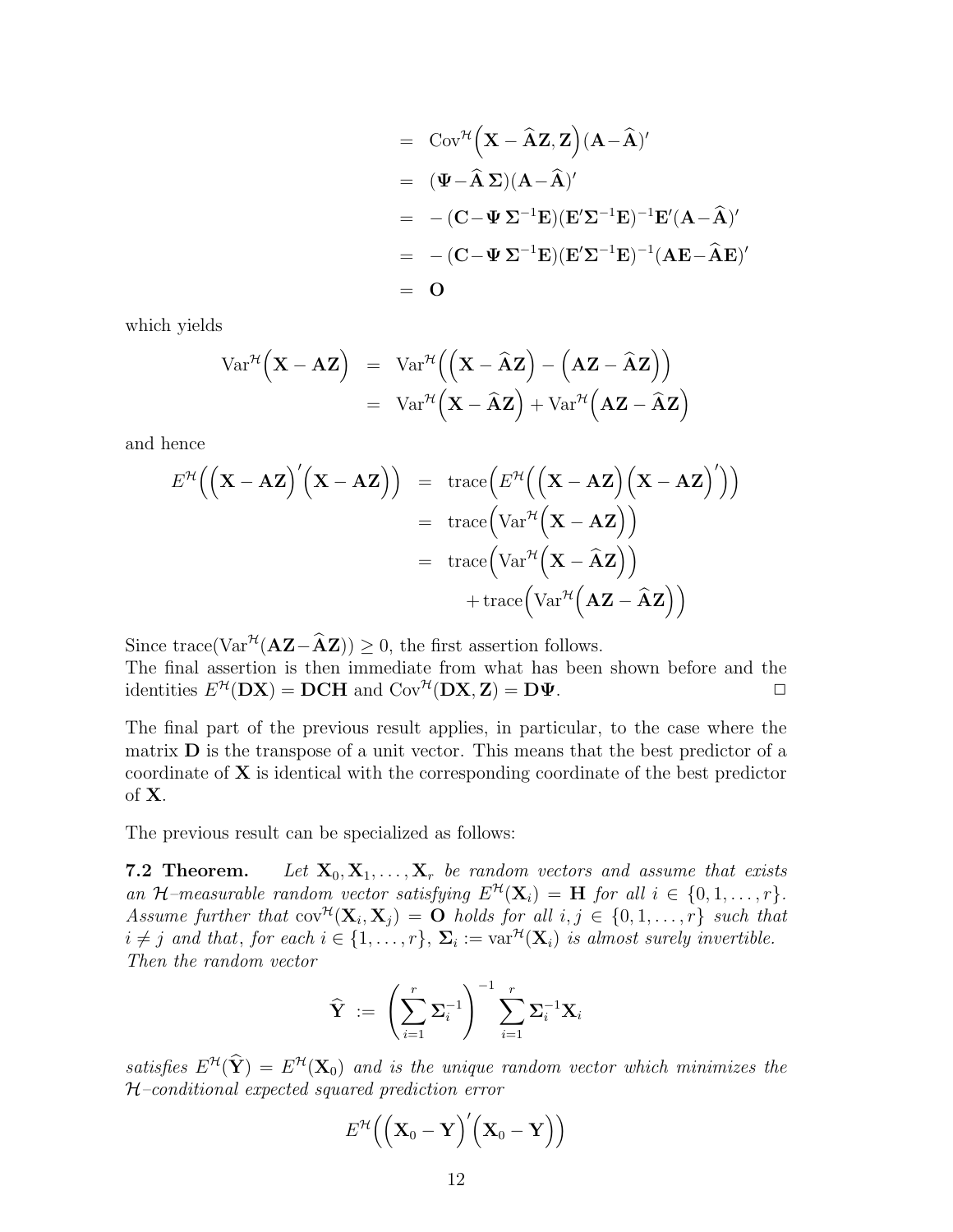over all random vectors Y having the same dimension as  $X_0$  and satisfying  $Y = \sum_{i=1}^{r} X_i$ For an random vectors **1** naving the same aimension as  $\mathbf{A}_0$  and satisfying  $\mathbf{Y} = \sum_{i=1}^r \mathbf{A}_i \mathbf{X}_i$  with H-measurable random matrices  $\mathbf{A}_1, \ldots \mathbf{A}_r$  such that  $\sum_{i=1}^r \mathbf{A}_i = \mathbf{I}$ . Moreover, if  $D$  is an  $H$ -measurable random matrix of suitable dimension, then the random vector  $\mathbf{D}\hat{\mathbf{Y}}$  satisfies  $E^{\mathcal{H}}(\mathbf{D}\hat{\mathbf{Y}}) = E^{\mathcal{H}}(\mathbf{D}\mathbf{X}_{0})$  and is the unique random vector which minimizes the  $H$ -conditional expected squared prediction error

$$
E^{\mathcal{H}}\Big(\Big(\mathbf{DX}_{0}-\mathbf{Y}\Big)'\Big(\mathbf{DX}_{0}-\mathbf{Y}\Big)\Big)
$$

over all random vectors Y having the same dimension as  $X_0$  and satisfying  $Y = \sum_{i=1}^{r} X_i$ or an random vectors **1** naving the same aimension as  $\mathbf{A}_0$  and satisfying **1** =  $\sum_{i=1}^r \mathbf{A}_i \mathbf{X}_i$  with H-measurable random matrices  $\mathbf{A}_1, \ldots \mathbf{A}_r$  such that  $\sum_{i=1}^r \mathbf{A}_i = \mathbf{D}$ .

Theorem 7.2 is a conditional version of a result to be found e. g. in Schmidt [2004]. Of course, the remark following Theorem 7.1 applies to Theorem 7.2 as well.

The following auxiliary result concerns diagonal matrices:

**7.3 Theorem.** Assume that  $A_1, \ldots, A_r$  are two-dimensional matrices which are symmetric and positive definite. Then the following are equivalent:

(a) For each  $i \in \{1, \ldots, r\}$ , there exists a positive definite diagonal matrix  $D_i$  such that  $\sqrt{-1}$ 

$$
\left(\sum_{j=1}^r {\bf A}_j\right)^{-1}{\bf A}_i ~=~ {\bf D}_i
$$

(b) The matrices  $A_1, \ldots, A_r$  are diagonal or proportional to each other.

**Proof.** Assume first that (a) holds. For all  $i \in \{1, \ldots, r\}$ , we have

$$
\mathbf{A}_i = \left(\sum_{j=1}^r \mathbf{A}_j\right) \mathbf{D}_i
$$

The matrix  $\sum_{j=1}^r \mathbf{A}_j$  is either diagonal or not. If  $\sum_{j=1}^r \mathbf{A}_j$  is diagonal, then the The matrix  $\sum_{j=1}^K A_j$  is entired that  $A_1, \ldots, A_r$  are diagonal as well. If  $\sum_{j=1}^r A_j$  is not previous identity implies that  $A_1, \ldots, A_r$  are diagonal as well. If  $\sum_{j=1}^r A_j$  is not diagonal, then the previous identity together with the symmetry of  $A_1, \ldots, A_r$  yields the existence of  $d_1, \ldots, d_r \in (0, \infty)$  such that  $\mathbf{D}_i = d_i \mathbf{I}$  and hence

$$
d_i^{-1} \mathbf{A}_i = \sum_{j=1}^r \mathbf{A}_j
$$

which implies that  $A_1, \ldots, A_r$  are proportional to each other. Therefore, (a) implies (b). The converse implication is obvious.  $\Box$ 

### Acknowledgement

This paper was written while the second author was at leave at ETH Zürich in spring 2005. He would like to thank Paul Embrechts for the invitation and his kind hospitality and Forschungsinstitut für Mathematik at ETH Zürich for financial support.